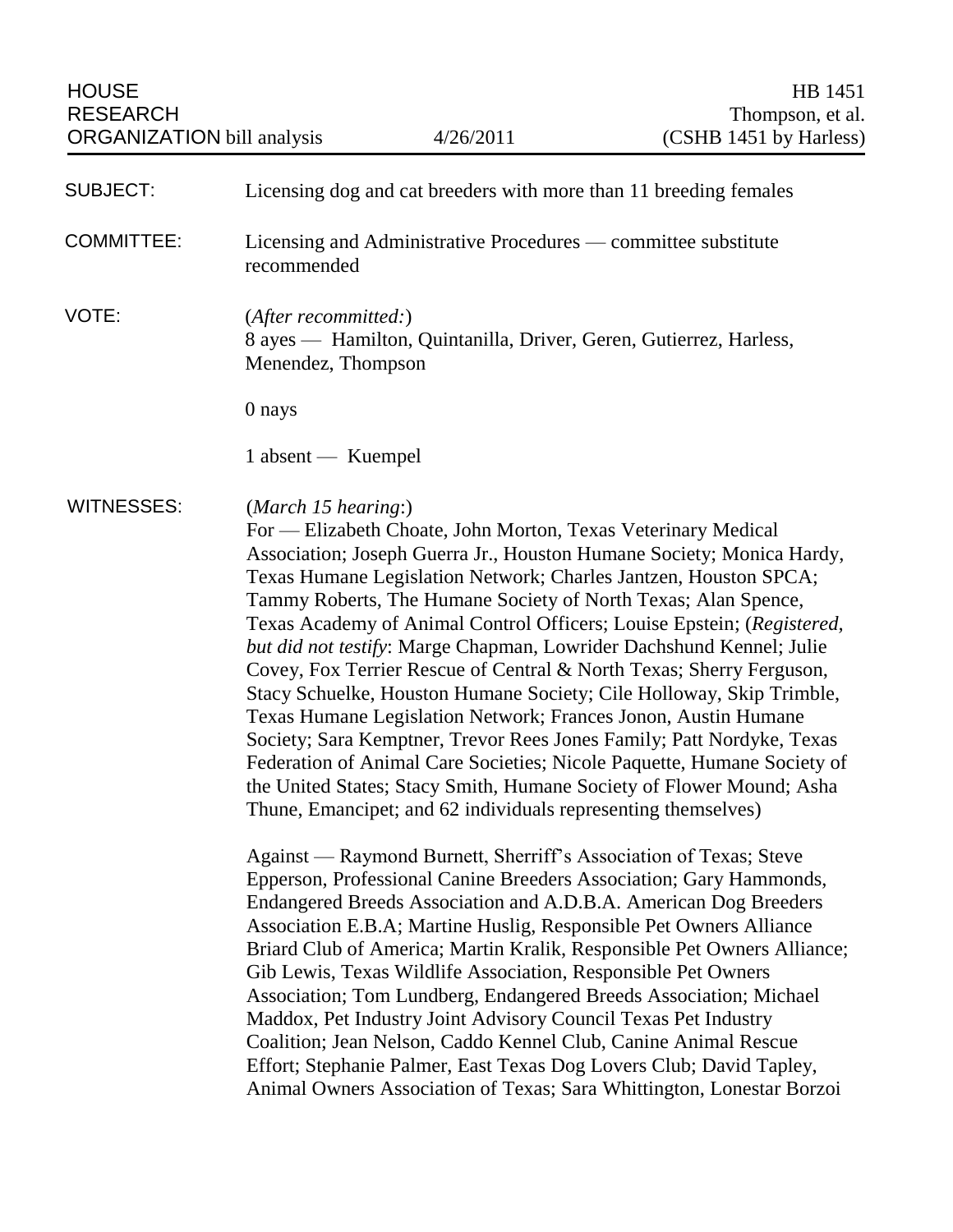|         | Club; Robert Yarnall, American Canine Association; and 10 individuals<br>representing themselves (Registered but did not testify: Mary P. Carter,<br>Swedish Vallhund Club of America; Mike Darby, East Texas Dog Lovers<br>Association Animal Owners Association of Texas; Marida Favia del Core<br>Borromeo, Exotic Wildlife Association; Mark Homer, Responsible Pet<br>Owners Alliance; Margaret Reeder, Greyhound Rescue Austin; Bob<br>Turner, Texas Poultry Federation, Texas Sheep & Goat Raisers<br>Association; Cyndy Senff, herself and on behalf of Mike Mobley; and 14<br>individuals representing themselves) |
|---------|-----------------------------------------------------------------------------------------------------------------------------------------------------------------------------------------------------------------------------------------------------------------------------------------------------------------------------------------------------------------------------------------------------------------------------------------------------------------------------------------------------------------------------------------------------------------------------------------------------------------------------|
|         | On — William Kuntz, Texas Department of Licensing & Regulation                                                                                                                                                                                                                                                                                                                                                                                                                                                                                                                                                              |
| DIGEST: | CSHB 1451 would require persons acting as dog and cat breeders to be<br>licensed by the Texas Department of Licensing and Regulation (TDLR).<br>Dog and cat breeders would be defined as persons who possessed 11 or<br>more adult intact females and were engaged in the business of breeding<br>their animals for direct or indirect sale or in exchange for consideration.                                                                                                                                                                                                                                               |
|         | By March 31, 2012, TDLR would have to adopt rules, standards,<br>procedures, and fees authorized by the bill. Breeders would not have to<br>hold a license or comply with standards before September 1, 2012.                                                                                                                                                                                                                                                                                                                                                                                                               |
|         | The bill would take immediate effect if finally passed by a two-thirds<br>record vote of the membership of each house. Otherwise, it would take<br>effect September 1, 2011.                                                                                                                                                                                                                                                                                                                                                                                                                                                |
|         | Licenses. Persons could not act as a dog or cat breeder in Texas without a<br>license issued by TDLR. Possessing 11 or more adult intact females and<br>being engaged in the business of breeding those animals for direct or<br>indirect sale or in exchange for consideration would require a license.<br>Intact females would be defined as female animals that were not spayed<br>and were capable of reproduction. Breeders would have to hold a license<br>for each facility that they owned or operated.                                                                                                             |
|         | Licenses would be good for one year. Licenses could not be issued to a<br>person who had pled guilty to, been convicted of, or received deferred<br>adjudication for animal cruelty or neglect in the five years before an initial<br>or renewal license application, and a license already issued to such a<br>person would have to be revoked.<br>Licenses also would be denied or would have to be revoked if these same<br>legal proceedings occurred involving someone who was a partner,                                                                                                                              |
|         |                                                                                                                                                                                                                                                                                                                                                                                                                                                                                                                                                                                                                             |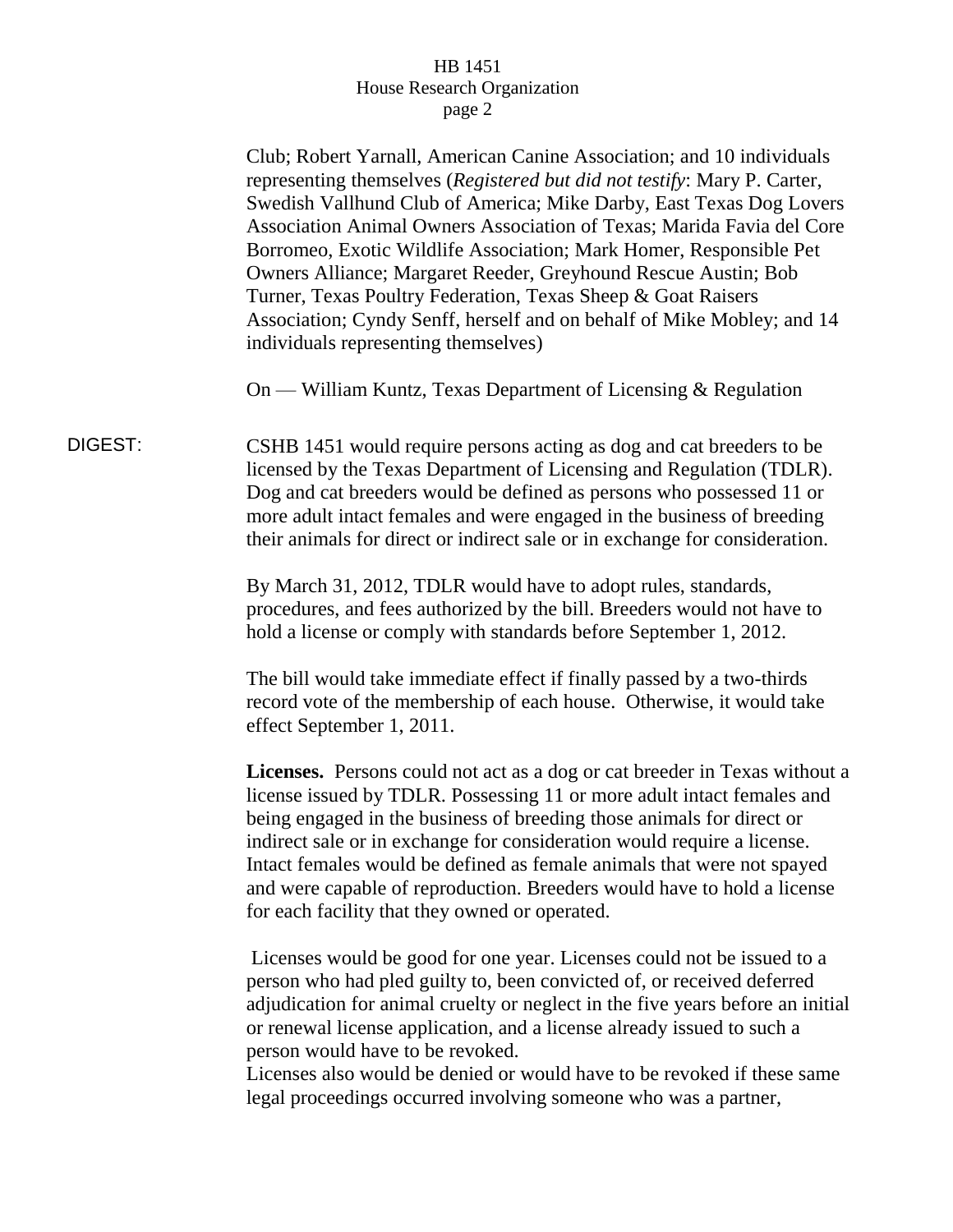manager, director, or officer, or who had other involvement, as defined by the bill, with the business of a licensee.

License holders would have to display their licenses at their facilities and include their license numbers in advertisements. A contract for the sale and transfer of animals would have to include the license number and a statement with TDLR contact information.

**Inspections, fees.** TDLR would have to inspect each facility of a licensed breeder at least once every 18 months and other times, as necessary.

Facilities would have to be inspected before a license could be issued. Applicants who did not pass a pre-license inspection could request another pre-license inspection after correcting their deficiencies and paying the required fee. TDLR could not require a pre-license inspection of facilities of applicants who held a federal Class A animal dealers license and had certified to TDLR that the facility met the requirements of CSHB 1451.

TDLR could not give breeders advance notice before arriving at a facility. Breeders would have to assist in the inspection, if requested. Inspectors could not enter or access any portion of a licensed breeder's private residence, except as necessary to access animals, documents, records, or other property relevant to the inspection.

Within 10 days of an inspection, the inspector would have to file a report with TDLR and give a copy to the breeder.

TDLR would be required to investigate complaints alleging violations of CSHB 1451 or rules adopted under the bill. Inspectors who noticed animal cruelty or neglect during an investigation would be required to report it to the local law enforcement agency within 24 hours.

TDLR could contract with state agencies or local law enforcement agencies or fire departments to use third-party inspectors to enforce CSHB 1451. The agency would have to use rules to establish training requirements, registration procedures, and policies for third-party inspectors.

TDLR would be required to adopt rules to administer and enforce CSHB 1451 and to set fees to cover the costs. The department could consider the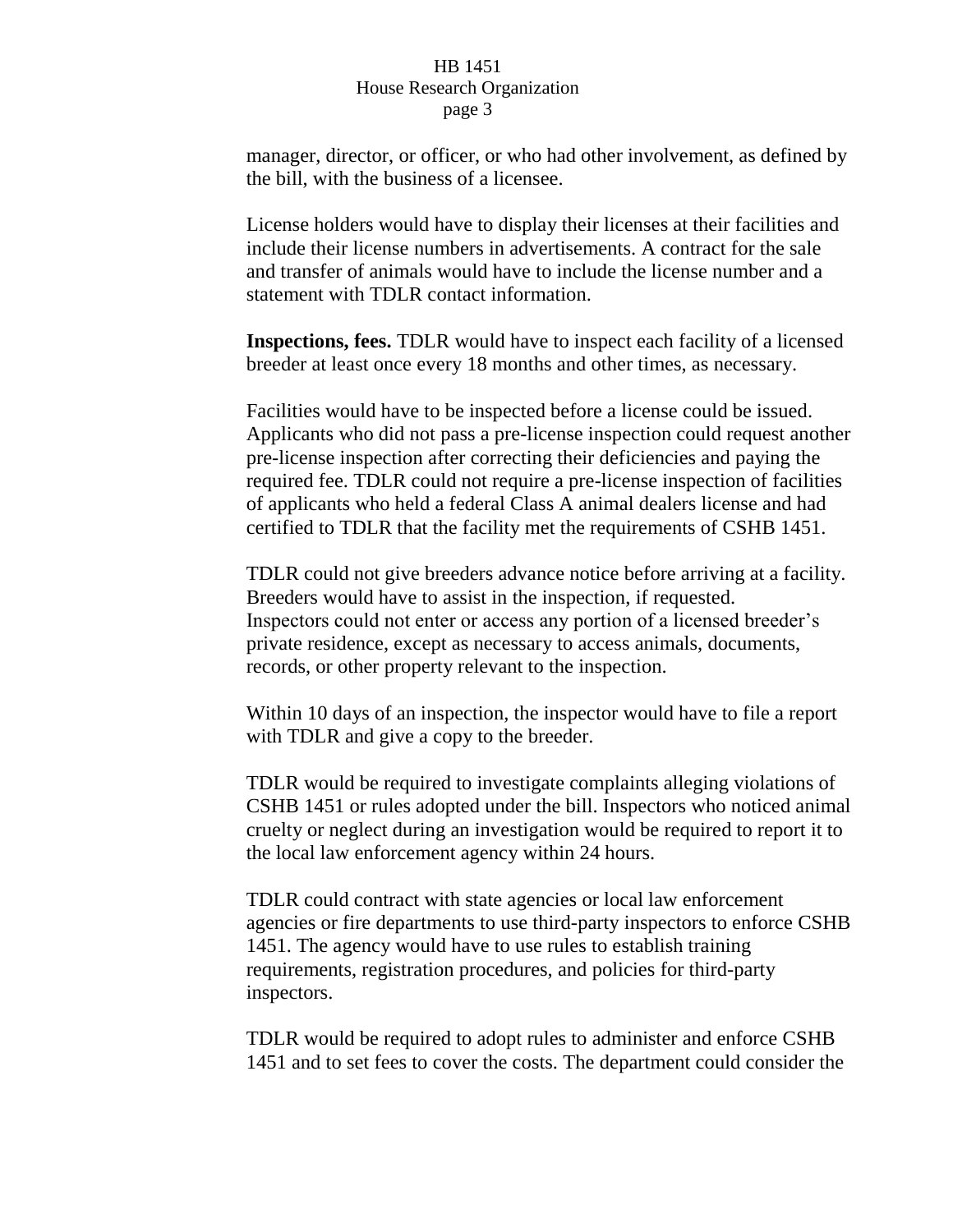number of adult intact females when setting the fees. The inspection fee would have to be paid before a pre-license inspection could be conducted.

**Standards.** TDLR would have to adopt minimum standards for the humane handling, care, housing, and transportation of dogs and cats by breeders to ensure the overall health, safety, and well-being of each animal. The standards would have to:

- meet federal regulations;
- require daily exercise for dogs at least 12 weeks old in a type of area described by the bill, unless otherwise certified by a veterinarian;
- require an adequate period consistent with breed standards to elapse between breeding cycles of adult females;
- require basic grooming;
- require that primary enclosures meet certain standards, including for size and materials;
- require barriers between stacked animal enclosures and prohibit the stacking of primary enclosures of dogs above three levels;
- require at least one regular veterinary exam annually for breeding animals;
- require that breeders maintain a written health care management protocol that address routine and preventive care;
- ensure necessary routine and preventive care was provided and ensure care and treatment for disease and illness;
- prohibit persons who were not veterinarians from euthanizing an animal or performing a surgical birth;
- require appropriate training for persons handling or caring for  $\bullet$ animals in a breeder's facility; and
- prohibit breeders from selling, trading, or giving away animals  $\bullet$ before they were eight weeks old.

TDLR would have authority to modify and establish standards as necessary to protect or improve the health and well-being of animals or to protect the public's health and safety.

**Records.** Licensed breeders would have to keep a separate record for each animal in their facility, documenting the care of the animal and other information detailed in CSHB 1451, including the veterinary care. Additional information would have to be kept on each breeding female, including the breeding dates and dates that litters were born. Records also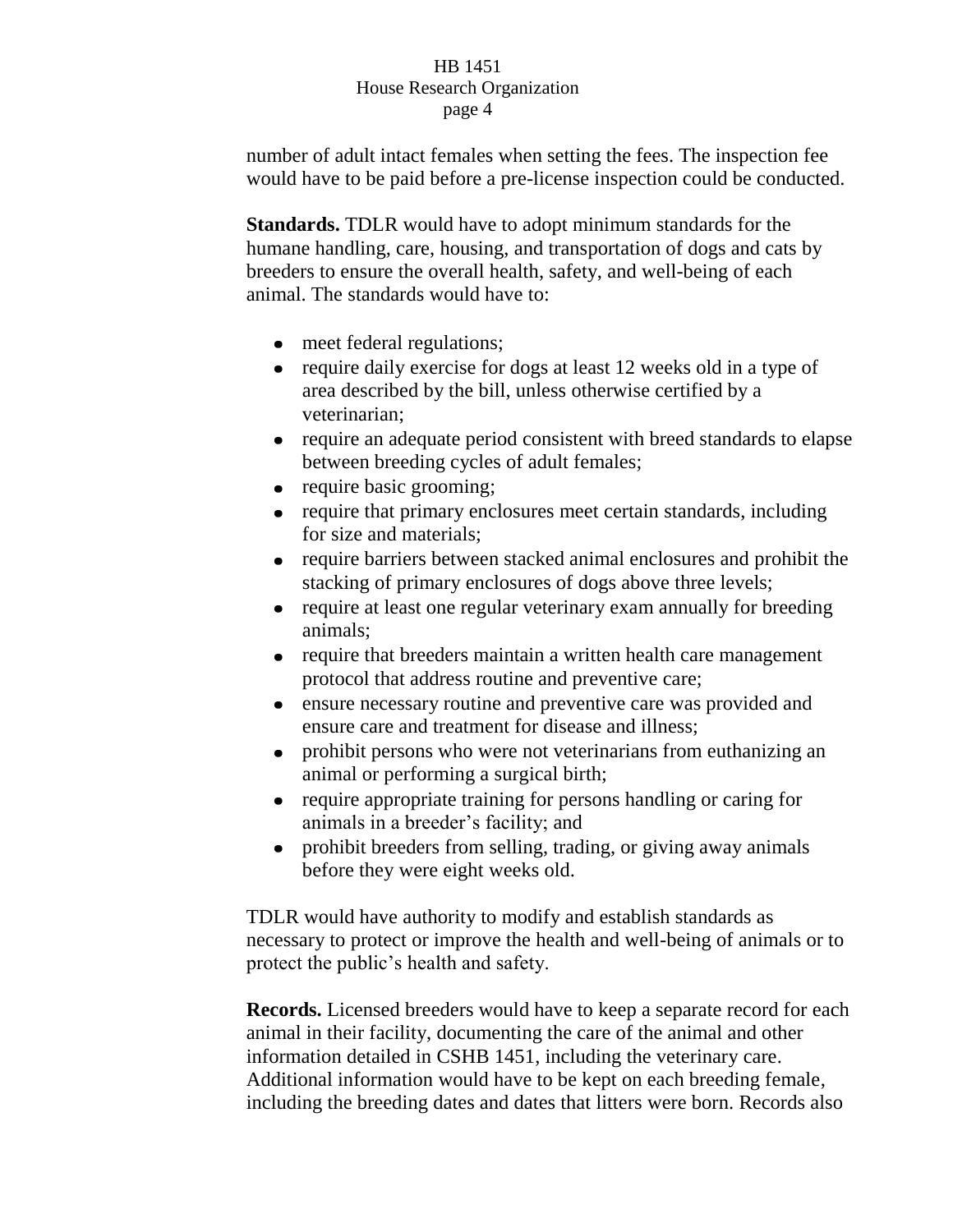would have to be kept on the disposition of animals no longer at the facility. By February 1 of each year, breeders would have to submit to TDLR an accounting of all animals held at the facility in the preceding year.

**Advisory committee.** TDLR would be required to establish a committee to advise the commission and make recommendations related to the administration and enforcement of the bill, including licensing fees and standards. The advisory committee would be composed of nine members appointed by the presiding officer of the Texas Commission of Licensing and Regulation, with approval of the commission. Members would have to be appointed by January 1, 2012.

The committee would have to have:

- two members who were licensed breeders;
- two members who were veterinarians:
- two members who represented animal welfare organizations;
- two public members; and
- one member who was an animal control officer.

Members would serve four-year terms, and the presiding officer of the Texas Commission of Licensing and Regulation would designate the presiding officer. The advisory committee would have to meet at least annually and would be exempt from Government Code requirements that apply to state advisory committees.

**Enforcement.** CSHB 1451 would make persons violating the bill or rules adopted under its authority subject to TDLR's general administrative, penalties, and enforcement authority.

CSHB 1451 would create the dog and cat breeder training and enforcement account in the General Revenue Fund, and administrative penalties collected under the bill would be deposited in the account.

Funds in the account could be appropriated only to TDLR to promote consumer awareness of the law; support education activities; pay for information that resulted in a disciplinary action against a person for acting as a dog or cat breeders while not having a license; and activities to improve TDLR's investigation and enforcement of the bill. TDLR would be able to provide a system to pay for information that resulted in the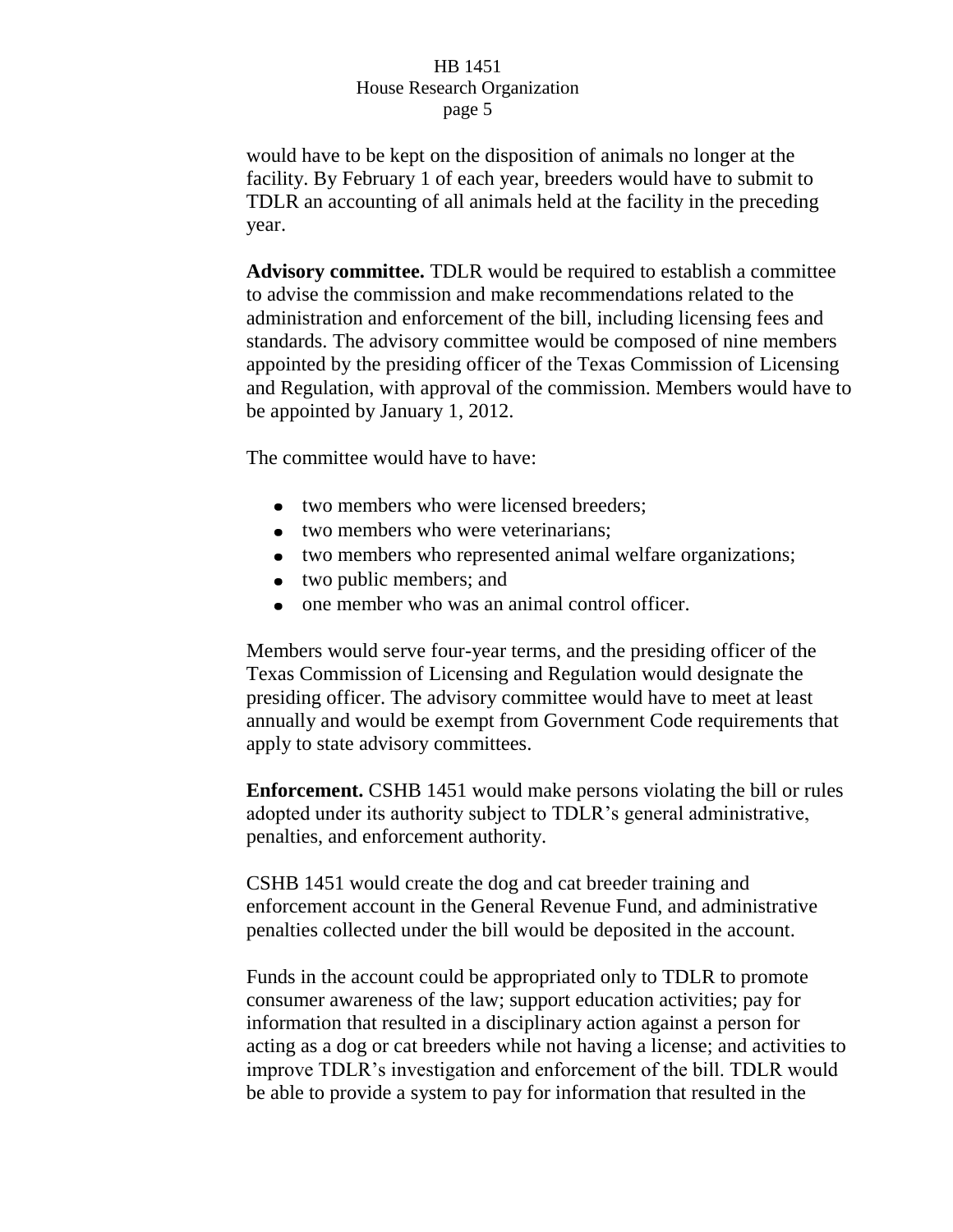disciplinary actions. The fund would be exempt from the state's fund consolidation process.

**Other provisions.** Other provisions in the bill would require TDLR to:

- conduct a criminal background check on each applicant and on a breeder's partner, manager, director, officer, or member, anyone who had the authority for policy or direct management of a breeder, and anyone who had direct or indirect control of at least 25 percent of a breeder;
- $\bullet$ use rules to establish registration procedures for anyone whose duties and responsibilities included the handling or caring for animals in a licensed breeder's facilities;
- maintain a directory of licensed breeders and of third-party  $\bullet$ inspectors and make it available to the public;
- maintain a database of breeders who had been subject to disciplinary action under the bill and make it available to the public; and
- prepare consumer information about the new law.  $\bullet$

**SUPPORTERS** SAY: CSHB 1451 is intended to ensure the humane treatment of dogs and cats by Texas breeders. Currently, some unscrupulous animal breeders keep dogs and cats in inhumane conditions that result in diseased, malnourished, and mistreated animals. These breeders, some of whom operate so-called puppy mills, often escape prosecution under Texas' animal cruelty laws. CSHB 1451 would address this problem by requiring breeders who were more than just hobby breeders to obtain a license from the state, be inspected, and meet some minimum standards to ensure animals were healthy and treated humanely. The serious problem of animals being treated inhumanely warrants the narrowly tailored and reasonable licensing standards that would be established by CSHB 1451. This would represent an appropriate, limited regulatory role for the state to protect health and safety.

> Texas' current animal cruelty laws, in Penal Code, sec. 42.092, come into play only after cruelty has taken place and animals have been harmed. Before law enforcement can intervene, animals often are dead or severely mistreated. Law enforcement officers and prosecutors, who often have competing demands for their time, may get involved in only the most extreme cases, leaving many mistreated animals to suffer. CSHB 1451 is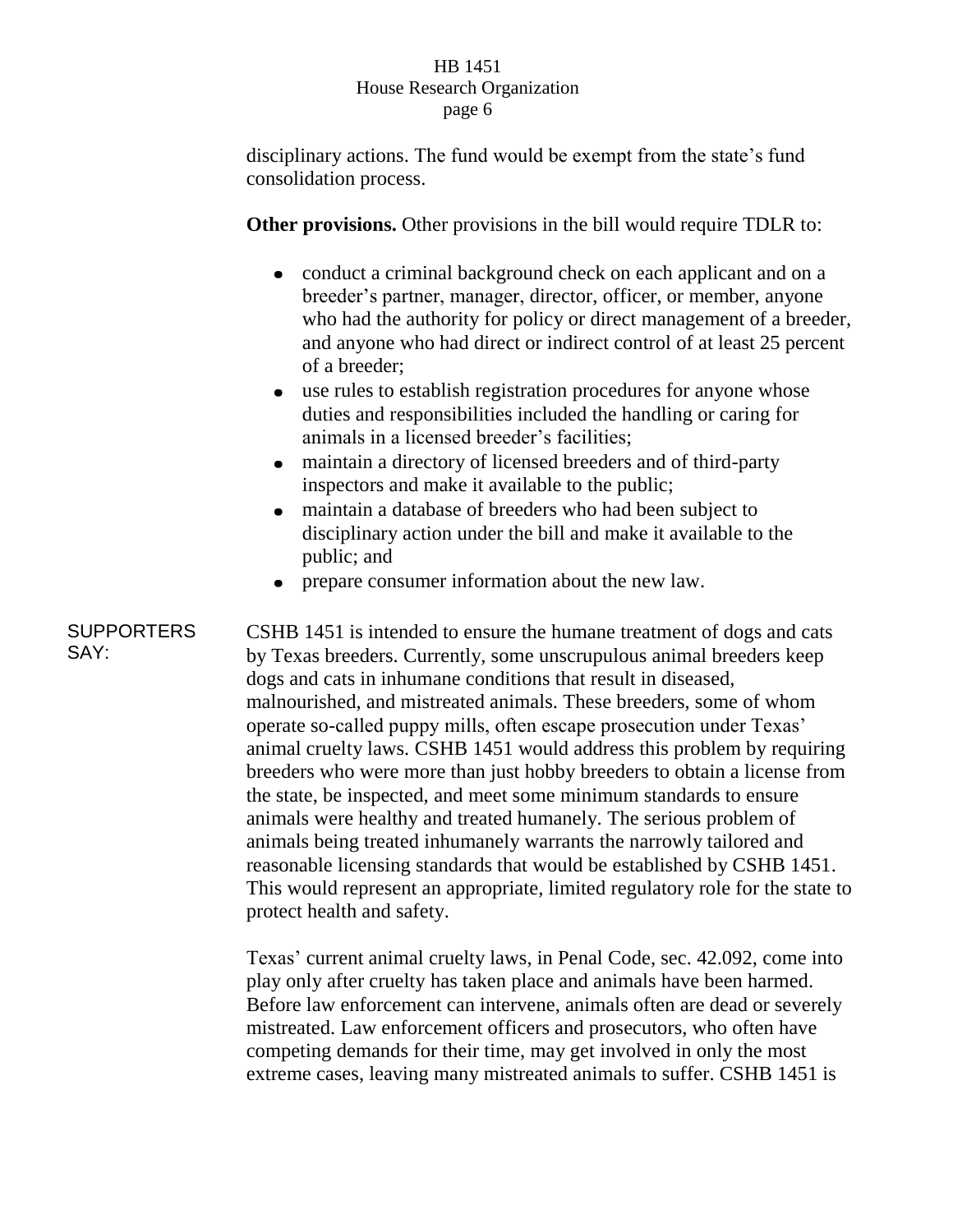designed to prevent cases of animal cruelty before they occur, rather than prosecute them after the fact.

The best way to address this situation is through licensing of breeders and uniform standards. Under the bill, the state could enforce standards for all licensed breeders and would have an additional tool to go after bad breeders who did not get licensed. This would ensure uniform standards throughout the state for which enforcement would not be dependent on local law enforcement resources and efforts. Enforcing those standards through licensing and inspections would be in line with many other Texas professions that are licensed.

CSHB 1451 should not adversely affect responsible breeders. The standards and regulations that would be required under CSHB 1451 would be narrowly tailored to focus on the care of animals. Requirements for clean water, food, adequate room, and receipt of annual veterinary care are reasonable and would not cause undue expense for responsible breeders. Other provisions, such as requiring barriers between stacked cages and limiting the stacking of dog enclosures, would address inhumane practices that include housing animals in stacked cages that allow urine and excrement to drop from one cage to another. A prohibition on selling, trading, or giving away very young animals would ensure that puppies and kittens received the care they needed when they were most vulnerable.

The bill's requirements for inspections are reasonable. The paperwork and recordkeeping that the bill would require would not be burdensome, and the authority granted to TDLR, such as surprise inspections, is often standard for a licensing agency. Most inspectors would report animal cruelty immediately, but the bill would set a reasonable deadline of 24 hours to take into account individual situations. The bill would authorize – but not require – TDLR to register persons working with animals so that the agency could begin this practice if it proved necessary. Requiring workers to be trained would make sure that everyone handling animals knew how they should be treated and understood the law's requirements.

The bill would not apply to true hobby breeders with fewer than 11 breeding females. They would be able to continue their activities without getting a license. Meeting the 11-breeding-females threshold would signal that a breeder was more than a hobby breeder and should have the business licensed and be held to certain minimum standards. CSHB 1451 would not set a cap on the number of animals that could be bred or owned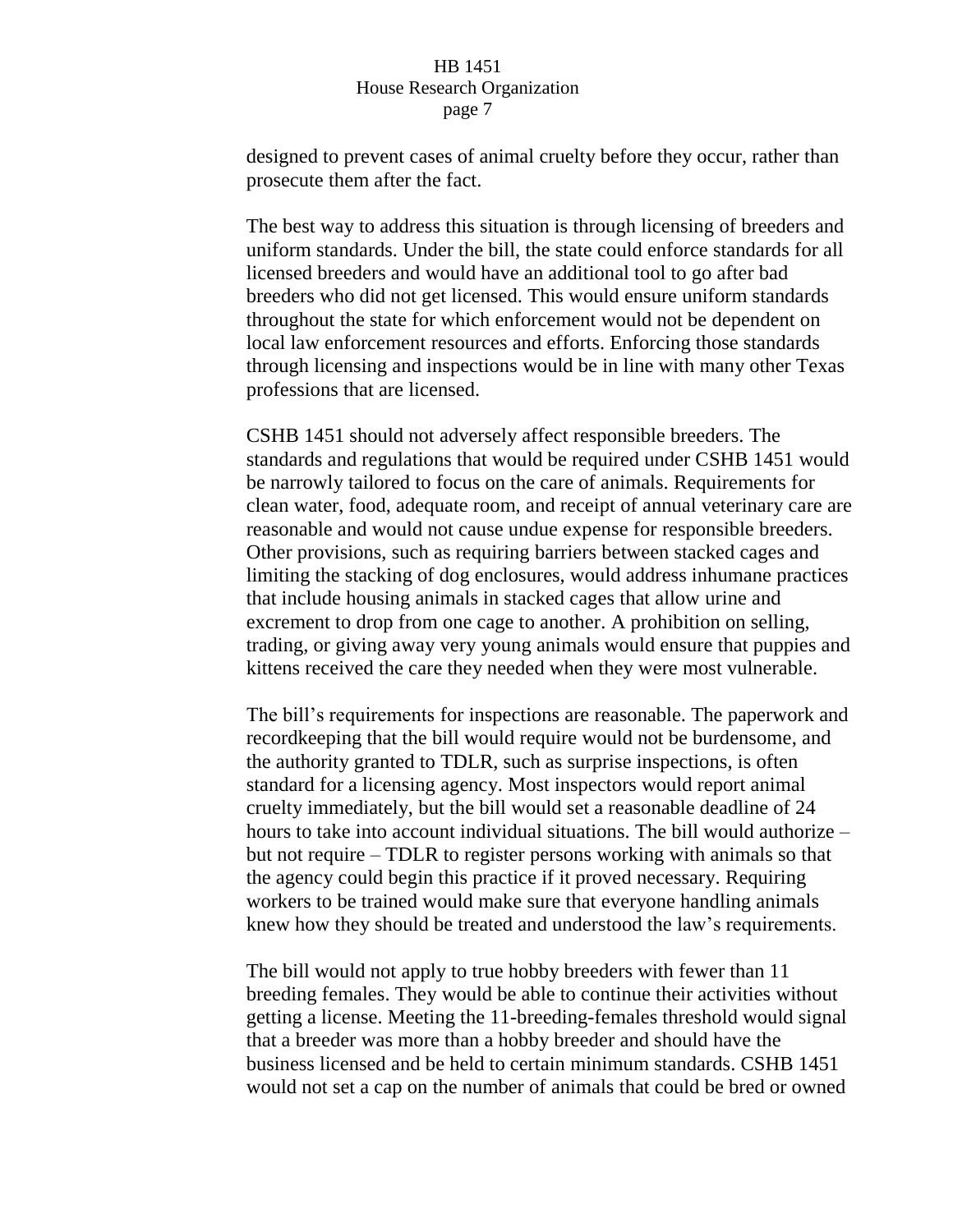by a breeder. Breeders would be free to have any size operation, as long as the care and keeping of the animals was humane.

Licensing and having a public directory of breeders would help protect potential pet owners who sometimes pay for animals who are unhealthy or have problems due to mistreatment. Potential pet owners would be able to buy an animal from a licensed breeder and be assured that the animal had been treated properly.

The use of third-party inspectors would be a cost-effective way to administer CSHB 1451 without a significant growth in state employees. Third-party inspectors would be trained, licensed, and monitored to ensure they properly enforced the bill. If a third-party inspector pursued a personal or inappropriate agenda, TDLR could step in quickly and end its affiliation with the inspector. TDLR currently uses third-party inspectors in its programs to inspect architectural barriers, elevators, and boilers, and the system works well. Concerns that the bill would allow nongovernmental third-party inspectors with a personal agenda to make inspections are unfounded. The bill would limit third-party inspectors to employees of state agencies and local law enforcement agencies and fire departments.

CSHB 1481 would not be a cost to the state, according to the fiscal note. TDLR would be authorized to raise fees to cover its costs to administer the bill. Provisions such as requiring inspections only every 18 months, allowing third-party inspectors, and allowing fees to be adjusted for the number of breeding females owned by a breeder would keep the fees reasonable and allow smaller operations to pay lower fees. Any new employees that would be added with the bill would be funded through fees assessed by TDLR and would not represent a net cost to general revenue.

The provision in CSHB 1451 that would allow funds accrued through penalties to be used for information relating to disciplinary action would be restricted to only tips about persons acting without a license, not to information relating to licensed breeders. The program would be similar to the state's Operation Game Thief, which allows payments for information that results in certain types of convictions relating to illegal hunting and fishing.

Licensed breeders and others involved would have input into the bill's administration and be treated fairly by TDLR. The bill would establish an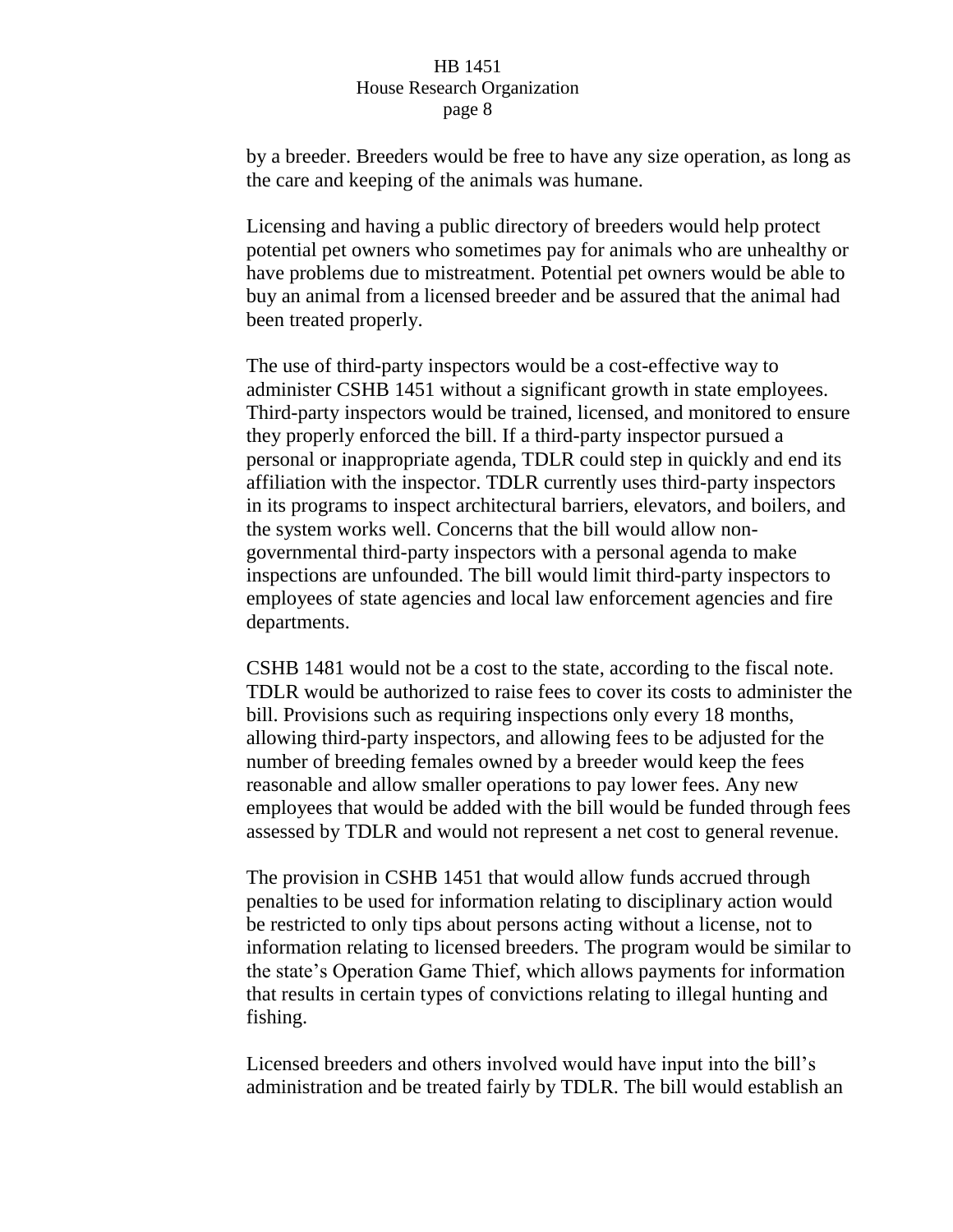advisory committee that included breeders, veterinarians, the public, and representatives of animal welfare organizations. Rules developed under the bill would be made through TDLR's standard process that includes public input. Any enforcement and disciplinary actions under the bill be governed by the agency's general enforcement statutes that ensure fair treatment of licensees. OPPONENTS SAY: Cruelty to animals is a serious problem that should be addressed through better enforcement of current laws, not through CSHB 1451's approach of growing state government and burdening responsible, law-abiding dog and cat breeders with regulations and a new licensing requirement. Currently, local law enforcement officials adequately enforce animal cruelty laws. These laws are broad enough to cover cases of puppy mills treating animals inhumanely. For example, it can be an offense to fail unreasonably to provide necessary food, water, care, or shelter for animals. Local law enforcement officials, not state employees, are in the best position to know an area and enforce the laws that protect animals from inhumane treatment. CSHB 1451 would not adequately address current animal cruelty by unethical and irresponsible breeders because these operators simply would not apply for a license and put themselves under the state's regulatory structure. Instead, good breeders would be burdened, and bad breeders would continue to operate. CSHB 1451 would invest TDLR with powers that are too broad and openended. For example, the bill would allow unannounced inspections and permit inspectors to enter portions of a breeder's private residence, as necessary, to access animals, documents, records, or other property related to the inspection. Authority to enter a private residence should be predicated on express consent of the owner. The bill also would allow TDLR to require registration of persons who care for animals, an overreach of government regulation of persons who may be doing something as simple as feeding dogs.

> The regulations and standards that CSHB 1451 would impose would be burdensome, costly, and too rigid, even for responsible breeders who take good care of their animals. For example, requiring animals to be examined by a vet annually would be both unnecessary and expensive. Responsible breeders may take an animal to the vet when it is necessary, but this may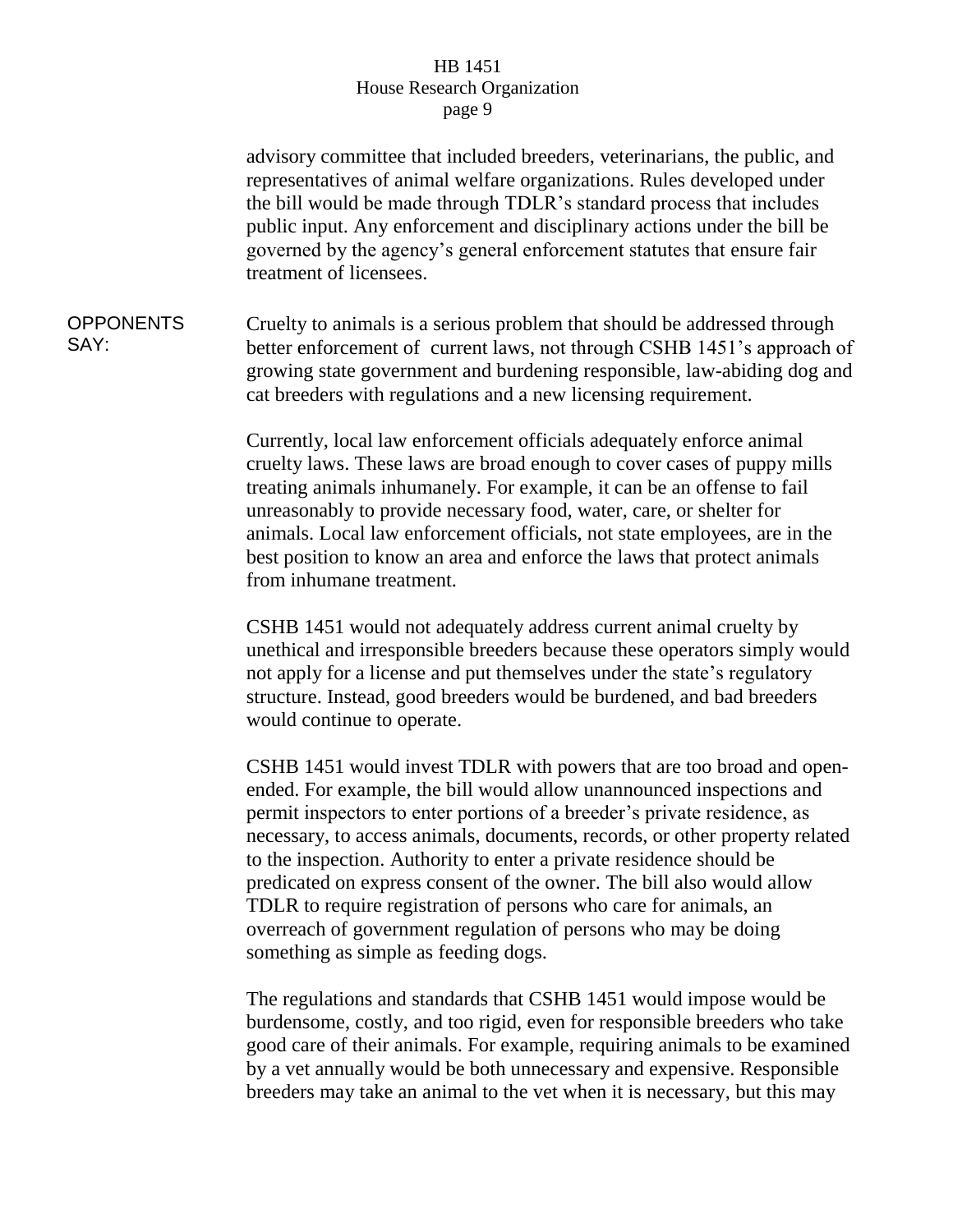not coincide with a 12-month annual schedule. In some areas, the number of veterinarians may be limited or be prohibitively far away, driving up the cost of complying with CSHB 1451. Also, the inflexible prohibition against selling, trading, or giving away animals younger than eight weeks old would not take into consideration that sometimes this is necessary due to the health of a mother dog or cat.

The fees that CSHB 1451 would allow TDLR to charge breeders are undefined by the bill and could be set so high that they put some breeders out of business. Many breeders are struggling to make ends meet, and in these hard economic times, the state should not impose a new financial burden on a small profession. The fiscal note for CSHB estimates that it would result in 14.5 new state FTEs at a time when the Legislature should not be expanding state government.

With its 11-female limit, the bill would set an arbitrary threshold to determine who would have to be licensed. This threshold could be so low that it would force some true hobby breeders to become licensed. Having such a statutory limit could lead to efforts to lower this limit in the future to bring more true hobby breeders under the licensing requirements.

The third-party inspectors that would be able to make inspections under CSHB 1451 might lack expertise or have a personal agenda that was hostile to an animal breeder.

The bill's provisions allowing for money from penalties to be used to pay for tips about law breakers could give an incentive for unwarranted tips that lead to unnecessary inspections for breeders.

Instances of animal cruelty noticed during an inspection or investigation should have to be reported to local law enforcement authorities immediately, instead of within 24 hours as the bill would require. There is no compelling reason to allow cruelty to continue after it has been detected.

> A better, more limited approach that would not involve licensing breeders might be to let a state entity set standards for the care of animals by largescale breeders, then make violating those standards an offense under animal cruelty laws.

## OTHER **OPPONENTS** SAY: